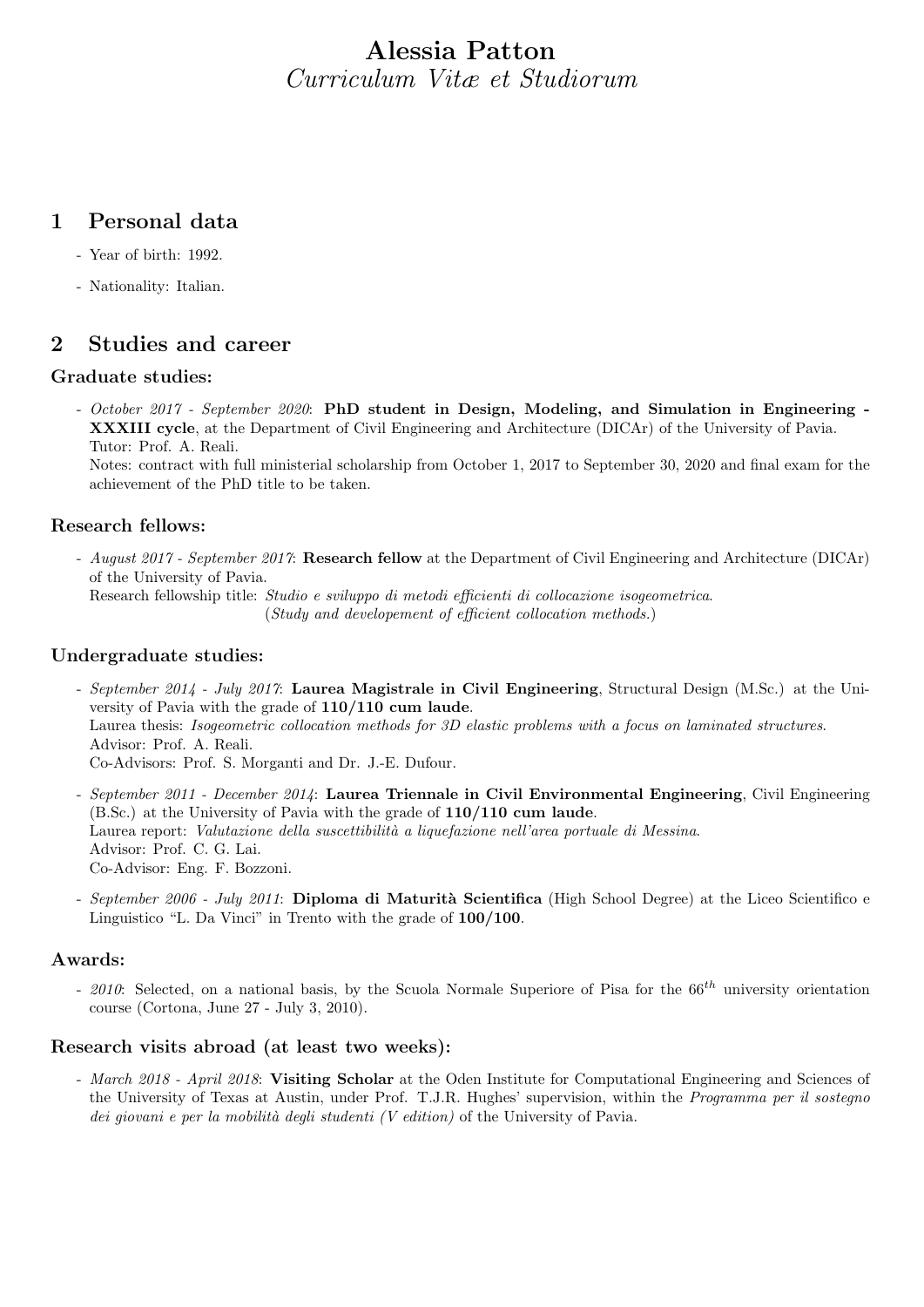### Review activities:

- Selected as reviewer for Meccanica international journal.

### Organization of congresses:

- Local organizer of **HOFEIM 2019** High-Order Finite Element and Isogeometric Methods Workshop (Pavia, May 28-31, 2019).
- Local organizer of IGA 2017 V International Conference on Isogeometric Analysis (Pavia, September 11-13, 2017).

# 3 Research and publications

### Main research topics:

- Development and analysis of "isogeometric methods", i.e., isoparametric approaches based on typical CAD functions, such as Non-Uniform Rational B-Splines (NURBS).
- Development and analysis of strong-form methods, based on collocation techniques, taking their basis from isogeometric approaches to study structural problems.
- Development of equilibrium-based stress recovery techniques combined with isogeometric analysis to study composite structures.
- Development of novel isogeometric techniques for **fluid-structure interaction problems** in collaboration with Prof. Marek Behr's research group of RWTH Aachen University.
- Development and analysis of novel solution techniques for phase-field modeling of quasi-brittle fracture in collaboration with Prof. Umberto Perego's research group of Politecnico di Milano.

### Publications:

#### International journals:

- A. Marengo, A. Patton, M. Negri, U. Perego, A. Reali, An Explicit Algorithm for Irreversibility enforcement in Phase Field modeling of Crack Propagation - (status: in preparation, to be submitted for publication to Computer Methods in Applied Mechanics and Engineering).
- N. Hosters, A. Patton, N. Kubicki, A. Reali, S. Elgeti, M. Behr, Combining Boundary-Conforming Finite Elements and Isogeometric Collocation in the Context of Fluid-Structure Interaction - (status: in preparation, to be submitted for publication to *Computers*  $\mathcal{B}$  Mathematics with Applications).
- A. Patton, P. Antol´ın, J.-E. Dufour, Josef Kiendl, A. Reali, Efficient equilibrium-based stress recovery for isogeometric laminated curved structures - (status: in preparation, to be submitted for publication to *Composite Structures*).
- A. Viguerie, G. Lorenzo, F. Auricchio, D. Baroli, T.J.R. Hughes, A. Patton, A. Reali, T.E. Yankeelov, A. Veneziani. Simulating the spread of COVID-19 via a spatially-resolved susceptible-exposed-infected-recovered-deceased (SEIRD) model with heterogeneous diffusion. Applied Mathematics Letters, 111: 106617, 2021.
- A. Patton, J.-E. Dufour, P. Antolín, J. Kiendl, A. Reali, Accurate equilibrium-based interlaminar stress recovery for isogeometric laminated composite Kirchhoff plates - (status: accepted for publication in Composite Structures, 2020, doi:10.1016/j.compstruct.2020.112976).
- A. Viguerie, A. Veneziani, G. Lorenzo, D. Baroli, N. Aretz-Nellesen, A. Patton, T.E. Yankeelov, A. Reali, T.J.R. Hughes, F. Auricchio. Diffusion-reaction compartmental models formulated in a continuum mechanics framework: application to COVID-19, mathematical analysis, and numerical study. Computational Mechanics, 2020, doi:10.1007/s00 466-020-01888-0.
- A. Patton, J.-E. Dufour, P. Antolín, A. Reali. Fast and accurate elastic analysis of laminated composite plates via isogeometric collocation and an equilibrium-based stress recovery approach. Composite Structures, 225: 111026, 2019.

#### International conference proceedings:

- A. Reali, A. Patton, J.-E. Dufour, P. Antol´ın, J. Kiendl, G. Sangalli, F. Auricchio, Advanced Isogeometric Modeling and Applications with a Focus on Shells and Laminates, Oberwolfach Report 33/2019, MFO Workshop: Mathematical Foundations of Isogeometric Analysis (2019).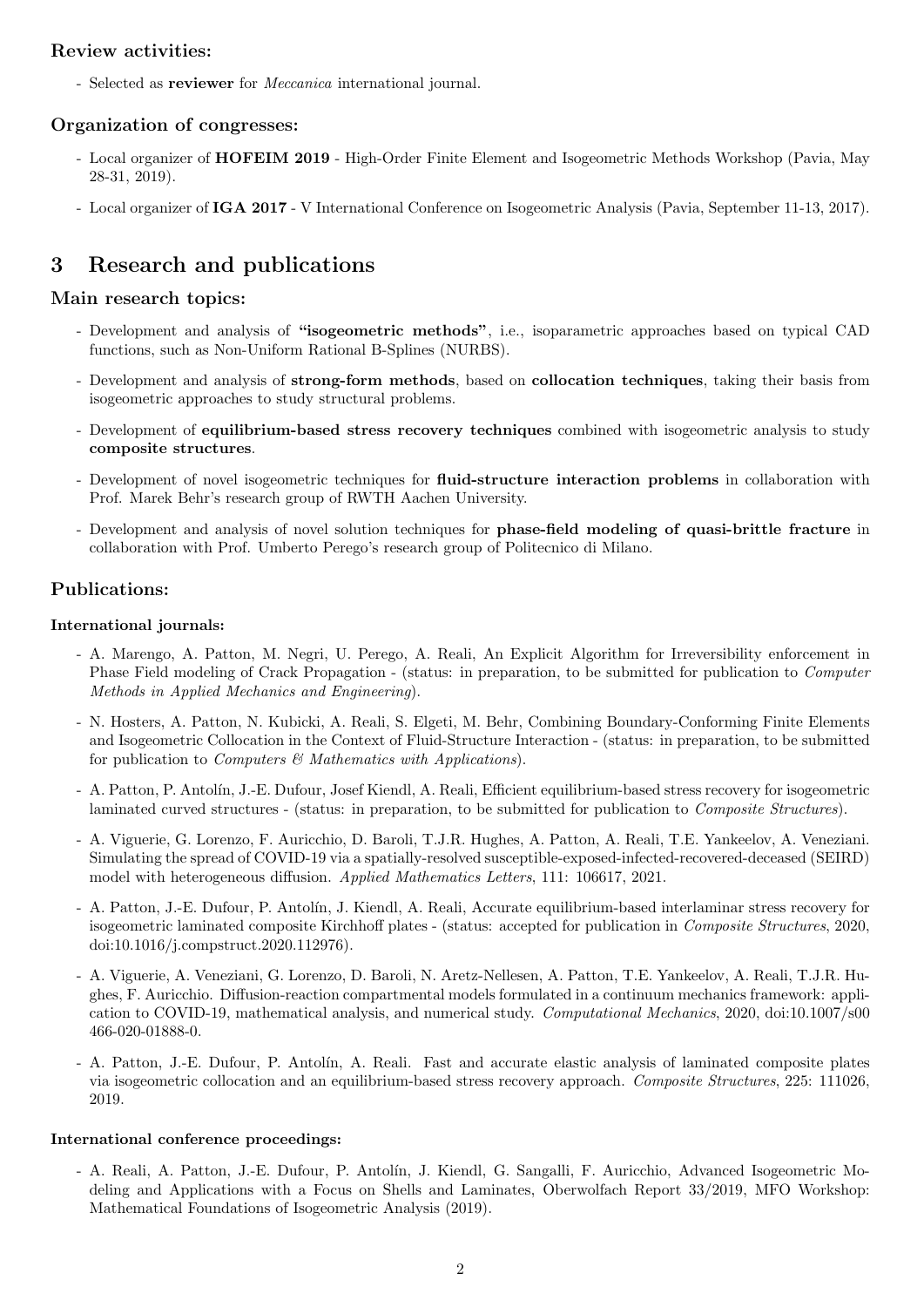### Research projects:

- September 2019 (estimate) August 2022 (estimate): unit member of the project XFAST-SIMS: Extra fast and accurate simulation of complex structural systems (no. 20173C478N), financed by Ministero dell'Istruzione, dell'Università e della Ricerca within the program Progetti di ricerca di Rilevante Interesse Nazionale (PRIN). Total financing obtained from the project: 877 560 Euros.
- January 2020 (estimate) July 2022 (estimate): **unit member** of the project Approvvigionamento energetico e gestione della risorsa idrica nell'ottica dell'Economia Circolare - CE4WE (Circular Economy for Water and Energy), submitted to Regione Lombardia.

### 4 Seminars and communications

### Seminars:

- A. Reali, A. Patton, J.-E. Dufour, P. Antolín, J. Kiendl, Advanced Isogeometric Modeling and Applications with a Focus on Shells and Laminates, MFO Workshop: Mathematical Foundations of Isogeometric Analysis (Oberwolfach, July 14-20, 2019).

### Keynote lectures:

- A. Reali, J.-E. Dufour, P. Antolín, A. Patton, G. Sangalli, J. Kiendl, F. Auricchio, A stress-recovery approach for costeffective isogeometric analysis of composite structures, ECCM6-ECFD7 - 6th European Conference on Computational Mechanics and 7th European Conference on Computational Fluid Dynamics (Glasgow, June 11-15, 2018).
- A. Reali, J.-E. Dufour, P. Antolín, A. Patton, G. Sangalli, F. Auricchio, A Stress Recovery Procedure for Cost-Effective Isogeometric Analysis of Composite Plates, 14th U.S. National Congress on Computational Mechanics (USNCCM14) (Montreal, July 17-20, 2017).

### Communications to international conferences:

- A. Patton, J.-E. Dufour, P. Antolín, J. Kiendl, A. Reali, A stress recovery approach for accurate elastic analysis of laminated composites via isogeometric collocation, IGA 2019 - VII International Conference on Isogeometric Analysis (Munich, September 18-20, 2019).
- A. Patton, J.-E. Dufour, P. Antolín, J. Kiendl, A. Reali, A stress recovery approach for accurate elastic analysis of laminated composites via isogeometric collocation, YIC 2019 - 5th ECCOMAS Young Investigators Conference (Krakow, September 1-6, 2019).
- A. Reali, J.E. Dufour, P. Antolín, A. Patton, G. Sangalli, J. Kiendl, F. Auricchio, Cost-Effective Isogeometric Analysis of Composite Structures by an Equilibrium Based Stress-Recovery Approach, Isogeometric Analysis 2018: Integrating Design and Analysis (Austin - TX, October 10-12, 2018).
- A. Reali, J.-E. Dufour, P. Antolín, A. Patton, G. Sangalli, J. Kiendl, F. Auricchio, A cost-effective isogeometric approach for composite structures based on a stress recovery procedure, ESMC 2018 - 10th European Solids Mechanics Conference (Bologna, July 2-6, 2018).
- N. Hosters, A. Patton, A. Reali, S. Elgeti, M. Behr, Combining NURBS-Enhanced Finite Elements and Isogeometric Methods in the Context of Fluid-Structure Interaction, ECCM6-ECFD7 - 6th European Conference on Computational Mechanics and 7th European Conference on Computational Fluid Dynamics (Glasgow, June 11-15, 2018).
- P. Antolín, J.-E. Dufour, A. Patton, A. Reali, G. Sangalli, A. Buffa, F. Auricchio, A cost-effective isogeometric approach for composite shell structures based on a stress recovery procedure, IGA 2017 - V International Conference on Isogeometric Analysis (Pavia, September 11-13, 2017).
- A. Reali, J.-E. Dufour, P. Antolín, A. Patton, G. Sangalli, F. Auricchio, A cost-effective isogeometric approach for composite plates based on a stress recovery procedure, COMPLAS XIV - XIV International Conference on Computational Plasticity. Fundamentals and Applications (Barcelona, September 5-7, 2017).

### Poster sessions:

- A. Patton, J.-E. Dufour, P. Antolín, J. Kiendl, A. Reali, A stress recovery approach for accurate elastic analysis of laminated composites via isogeometric analysis, HOFEIM 2019 - High-Order Finite Element and Isogeometric Methods Workshop (Pavia, May 28-31, 2019).
- N. Hosters, A. Patton, A. Reali, S. Elgeti, M. Behr, Combining NURBS-Enhanced Finite Elements and Isogeometric Collocation in the Context of Fluid-Structure Interaction, HOFEIM 2019 - High-Order Finite Element and Isogeometric Methods Workshop (Pavia, May 28-31, 2019).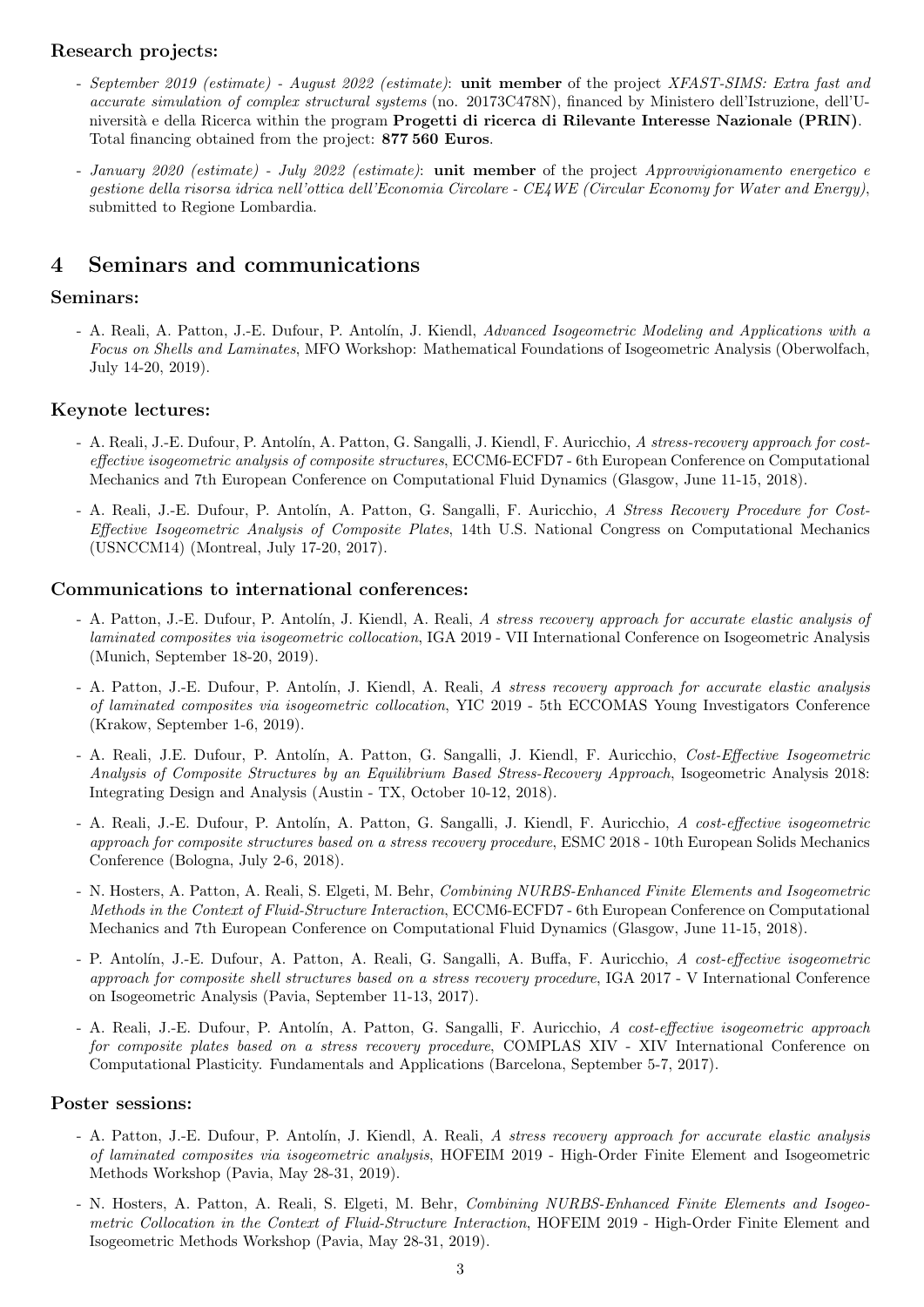# 5 Other activities

### Co-Advisor activity:

- $A. Y. 2019 2020.$ Soluzione agli elementi finiti di problemi elasto-dinamici piani. Laurea Magistrale in Civil Engineering, Structural Design (M.Sc.), University of Pavia. Candidate: S. Minelli Advisor: Prof. A. Reali. Co-Advisor: M.Sc. A. Patton.
- A.Y. 2017-2018. Simulazione dinamica di problemi elastici piani attraverso il metodo degli elementi finiti. Laurea Magistrale in Civil Engineering, Structural Design (M.Sc.), University of Pavia. Candidate: M. Moukalled Advisor: Prof. A. Reali. Co-Advisor: M.Sc. A. Patton.
- $A.Y. 2017 2018$ : Simulazione accurata di strutture multistrato e analisi isogeometrica di appoggi in gomma armata. Laurea Magistrale in Civil Engineering, Structural Design (M.Sc.), University of Pavia. Candidate: S. Faiardi Advisors: Prof. A. Reali and Prof. A. Penna Co-Advisors: Dr. J.-E. Dufour and M.Sc. A. Patton.

### Teaching/Tutoring activity:

- Since March 2020: Cultore della Materia (Honorary Fellowship) in Mechanics of Solids (Scienza delle Costruzioni) at the Engineering Faculty of the University of Pavia.

- A.Y. 2018/2019:

Teaching assistant for the PhD course of Isogeometric Analysis: A practical introduction with applications organized by Prof. A. Reali and Dr. G. Lorenzo at the University of Pavia [in english].

- A.Y. 2017/2018:

Matlab practical sessions tutor for the M.Sc. course of Nonlinear computational mechanics held by Proff. F. Auricchio and A. Reali at the University of Pavia.

- October 2017 – September 2020:

Tutor for the Dynamics part of the M.Sc. course of Dinamica delle strutture ed elementi di meccanica computazionale (Dynamics of structures and elements of computational mechanics) held by Proff. F. Auricchio, S. Morganti, and A. Reali at the University of Pavia. This activity is included in the tutoring project of Scienza delle Costruzioni (Mechanics of Solids) for which Prof. F. Auricchio is responsible.

- October 2012 – September 2017:

Tutor for the B.Sc. course of Fisica Matematica (Mathematical Physics) held by Prof. R. Rosso at the University of Pavia.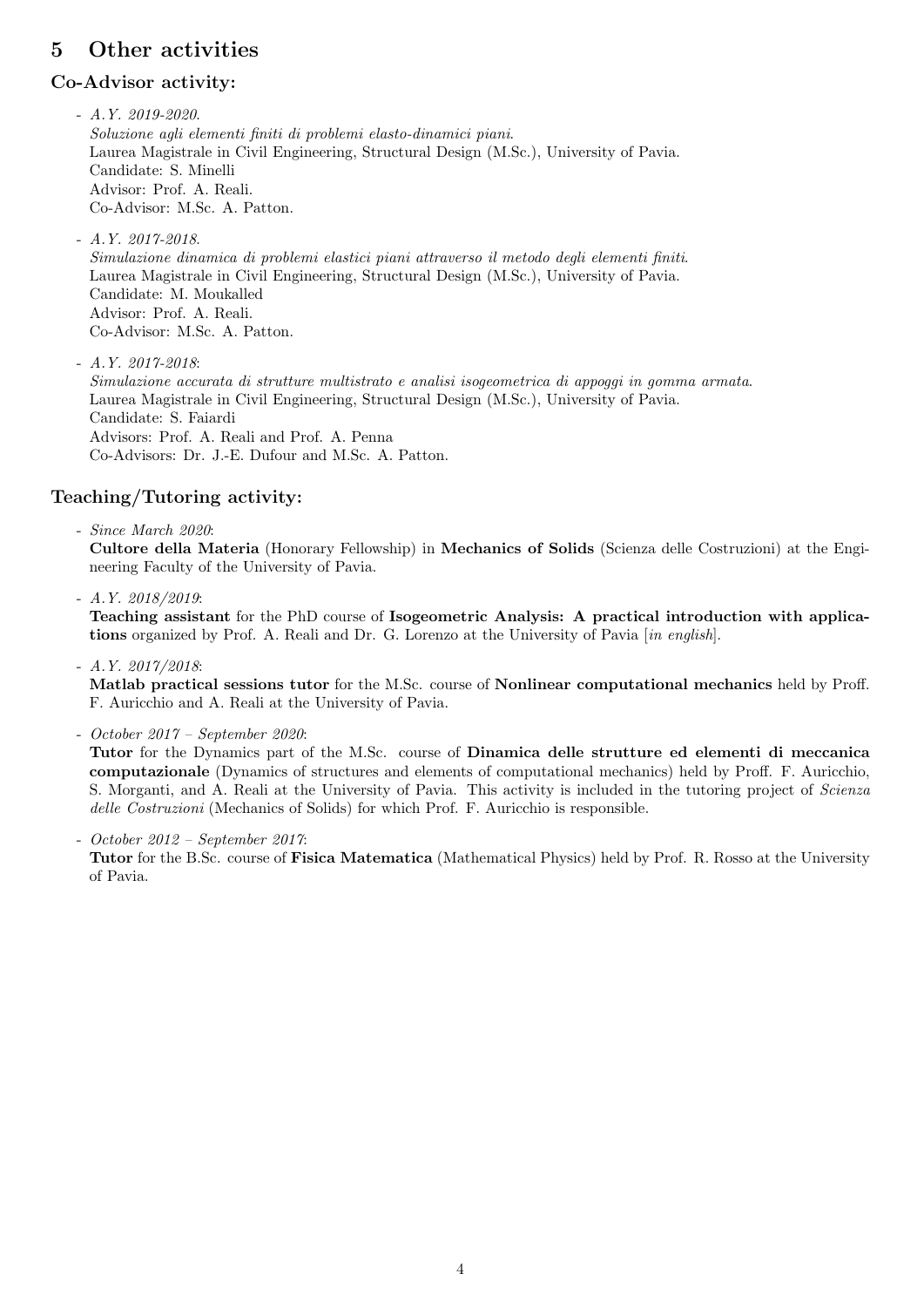# 6 Relevant coursework

### Graduate:

- PHASE 2019 International Workshop on Recent advances in Phase-Field modeling: from Engineering to Biology (Pavia, May 8-10, 2019).
- Modeling in engineering using innovative numerical methods for solids and fluids (Udine, October 15-19, 2018).
- Advanced Numerical Methods course organized within The European Joint Doctorate Program SEED (Pavia, September 19-21, 2018).
- Analysis of theoretical models and computational methods for sharp crack and phase field fracture (Pavia, one semester PhD course, 2018).
- Nonlinear computational solid and structural mechanics Theoretical formulations, technologies and computations (Pavia, May 21-25, 2018).
- Computational Mechanics for Scientific Problems (Pavia, one semester PhD course, 2017).

### Undergraduate:

- Material constitutive models (Modelli costitutivi dei materiali) (M.Sc. course).
- Numerical methods in fluid mechanics (M.Sc. course).
- Structural dynamics and elements of computational mechanics (Dinamica delle strutture ed elementi di meccanica computazionale) (M.Sc. course).

### 7 Languages and computer knowledge

### Languages:

- Italian (mother tongue).
- English (level of knowledge C1) Certificate: Cambridge (ESOL) C1 Advanced.
- German (level of knowledge B1) Certificate: Goethe-Zertifikat B1.

### Computer knowledge:

- Operative systems: Linux, Windows.
- Programming languages: MATLAB, Fortran, Python.
- Programs: MS Office (certificate: ECDL), Finite Element Programs (SAP, ABAQUS, STAR-CCM+, Marc Mentat), LATEX, Autodesk AutoCAD, ArcMap.

DATE: 01/10/2020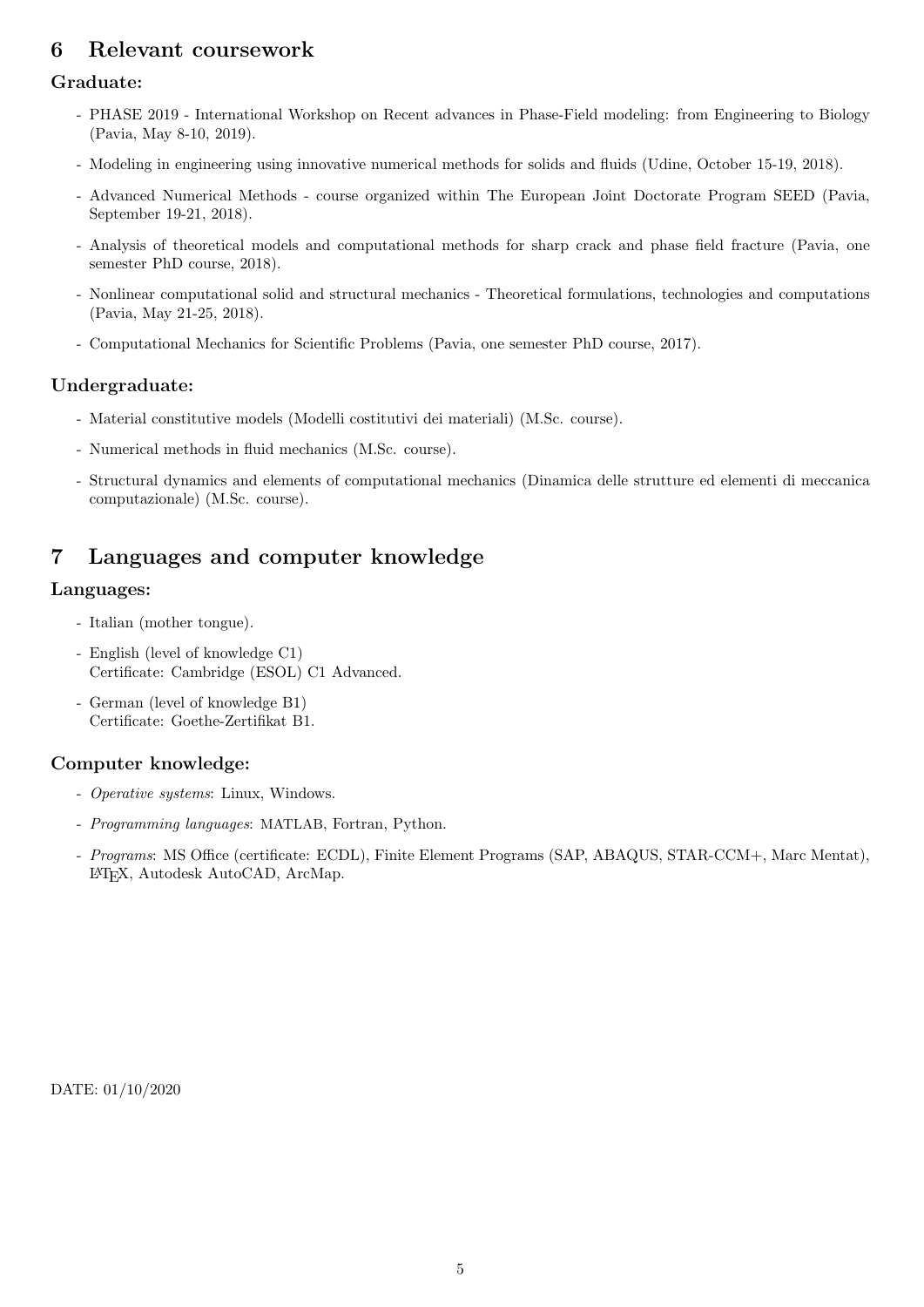# Alessia Patton Curriculum Vitæ et Studiorum

### 8 Informazioni personali

- Anno di nascita: 1992.
- Nazionalità: italiana.

### 9 Studi e carriera

### Studi post lauream:

- Ottobre 2017 - Settembre 2020: Studentessa di dottorato in Design, Modeling, and Simulation in Engineering - XXXIII ciclo, presso il Dipartimento di Ingegneria Civile e Architettura (DICAr) dell'Università degli Studi di Pavia.

Tutor: Prof. A. Reali.

Note: contratto con borsa ministeriale dal 1 ottobre 2017 al 30 settembre 2020 ed esame finale per il conseguimento del titolo di Dottore di Ricerca da sostenersi.

### Borse di studio per attività di ricerca:

- Agosto 2017 - Settembre 2017: Titolare di una borsa di studio per attività di ricerca presso il Dipartimento di Ingegneria Civile e Architettura (DICAr) dell'Università degli Studi di Pavia. Titolo della borsa di studio: Studio e sviluppo di metodi efficienti di collocazione isogeometrica.

#### Studi ante lauream:

- Settembre 2014 Luglio 2017: Laurea Magistrale in Ingegneria Civile, indirizzo Strutturistico, conseguita presso l'Università degli Studi di Pavia con la votazione di 110/110 con lode. Titolo della tesi di Laurea: Isogeometric collocation methods for 3D elastic problems with a focus on laminated structures. Metodi di collocazione isogeometrica per problemi elastici tridimensionali, con applicazioni a strutture laminate. Relatore: Prof. A. Reali. Correlatori: Prof. S. Morganti e Dott. Ric. J.-E. Dufour.
- Settembre 2011 Dicembre 2014: Laurea Triennale in Ingegneria Civile Ambientale, indirizzo Civile, conseguita presso l'Universit`a degli Studi di Pavia con la votazione di 110/110 con lode. Titolo della Relazione di Laurea: Valutazione della suscettibilità a liquefazione nell'area portuale di Messina. Relatore: Prof. C. G. Lai. Correlatrice: Ing. F. Bozzoni.
- Settembre 2006 Luglio 2011: Diploma di Maturità Scientifica, conseguita presso il Liceo Scientifico e Linguistico "L. Da Vinci" di Trento con la votazione di 100/100.

### Riconoscimenti:

- 2010: Selezionata a livello nazionale dalla Scuola Normale Superiore di Pisa per il 66° corso di orientamento universitario (Cortona, 27 giugno - 3 luglio, 2010).

#### Visite di ricerca all'estero (di durata non inferiore a due settimane):

- Marzo 2018 - Aprile 2018: Visiting Scholar presso l'Oden Institute for Computational Engineering and Sciences della University of Texas at Austin, sotto la supervisione del Prof. T.J.R. Hughes, all'interno del Programma per il sostegno dei giovani e per la mobilità degli studenti (V edizione) dell'Università degli Studi di Pavia.

### Attività di revisione:

- Selezionata come revisore per la rivista internazionale Meccanica.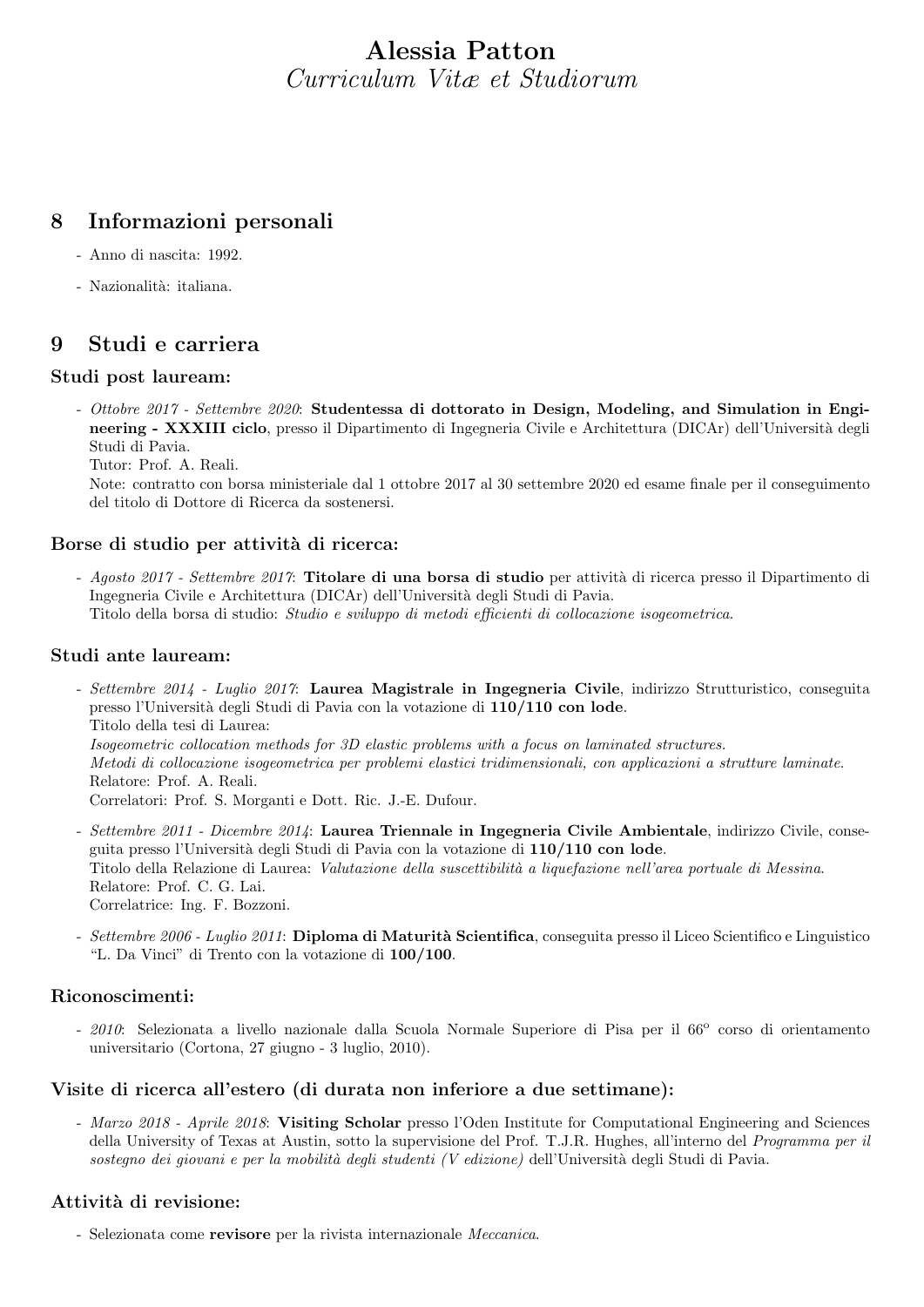### Organizzazione di conferenze tematiche:

- Maggio 2019: Local organizer di HOFEIM2019 High-Order Finite Element and Isogeometric Methods Workshop (Pavia, 28-31 maggio, 2019).
- Settembre 2017: Local organizer di IGA 2017 V International Conference on Isogeometric Analysis (Pavia, 11-13 settembre, 2017).

# 10 Attività di ricerca e pubblicazioni

### Principali argomenti di ricerca:

- Sviluppo e analisi di tecniche di "isogeometric analysis", i.e., approcci isoparametrici basati su funzioni tipiche dei sistemi CAD, come le Non-Uniform Rational B-Splines (NURBS).
- Sviluppo e analisi di metodi in forma forte, basati su tecniche di collocazione, derivanti da tecniche di isogeometric analysis, per lo studio di problemi strutturali.
- Sviluppo di procedure di recupero degli sforzi fuori piano, basate sull'equilibrio, in combinazione con l'analisi isogeometrica per lo studio di strutture composite laminate.
- Sviluppo di tecniche innovative di analisi isogeometrica per lo studio di problemi di interazione fluido-struttura in collaborazione con il gruppo di ricerca del Prof. Marek Behr della RWTH Aachen University.
- Sviluppo e analisi di approcci risolutivi innovativi per la modellazione phase-field della frattura nei materiali quasi-fragili in collaborazione con il gruppo di ricerca del Prof. Umberto Perego del Politecnico di Milano.

### Pubblicazioni:

#### Articoli su riviste internazionali:

- A. Marengo, A. Patton, M. Negri, U. Perego, A. Reali. An Explicit Algorithm for Irreversibility enforcement in Phase Field modeling of Crack Propagation - (status: in preparazione, da sottoporre alla rivista Computer Methods in Applied Mechanics and Engineering).
- N. Hosters, A. Patton, N. Kubicki, A. Reali, S. Elgeti, M. Behr, Combining Boundary-Conforming Finite Elements and Isogeometric Collocation in the Context of Fluid-Structure Interaction - (status: in preparazione, da sottoporre alla rivista Computers  $\mathcal C$  Mathematics with Applications).
- A. Patton, P. Antol´ın, J.-E. Dufour, Josef Kiendl, A. Reali, Efficient equilibrium-based stress recovery for isogeometric laminated curved structures - (status: in preparazione, da sottoporre alla rivista Composite Structures).
- A. Viguerie, G. Lorenzo, F. Auricchio, D. Baroli, T.J.R. Hughes, A. Patton, A. Reali, T.E. Yankeelov, A. Veneziani. Simulating the spread of COVID-19 via a spatially-resolved susceptible-exposed-infected-recovered-deceased (SEIRD) model with heterogeneous diffusion. Applied Mathematics Letters, 111: 106617, 2021.
- A. Patton, J.-E. Dufour, P. Antolín, J. Kiendl, A. Reali, Accurate equilibrium-based interlaminar stress recovery for isogeometric laminated composite Kirchhoff plates - (status: accettato per la pubblicazione su Composite Structures, 2020, doi:10.1016/j.compstruct.2020.112976).
- A. Viguerie, A. Veneziani, G. Lorenzo, D. Baroli, N. Aretz-Nellesen, A. Patton, T.E. Yankeelov, A. Reali, T.J.R. Hughes, F. Auricchio. Diffusion-reaction compartmental models formulated in a continuum mechanics framework: application to COVID-19, mathematical analysis, and numerical study. Computational Mechanics, 2020, doi:10.1007/s00 466-020-01888-0.
- A. Patton, J.-E. Dufour, P. Antolín, A. Reali. Fast and accurate elastic analysis of laminated composite plates via isogeometric collocation and an equilibrium-based stress recovery approach. Composite Structures, 225: 111026, 2019.

#### Articoli su atti di conferenze internazionali:

- A. Reali, A. Patton, J.-E. Dufour, P. Antolin, J. Kiendl, G. Sangalli, F. Auricchio, Advanced Isogeometric Modeling and Applications with a Focus on Shells and Laminates, Oberwolfach Report 33/2019, MFO Workshop: Mathematical Foundations of Isogeometric Analysis (2019).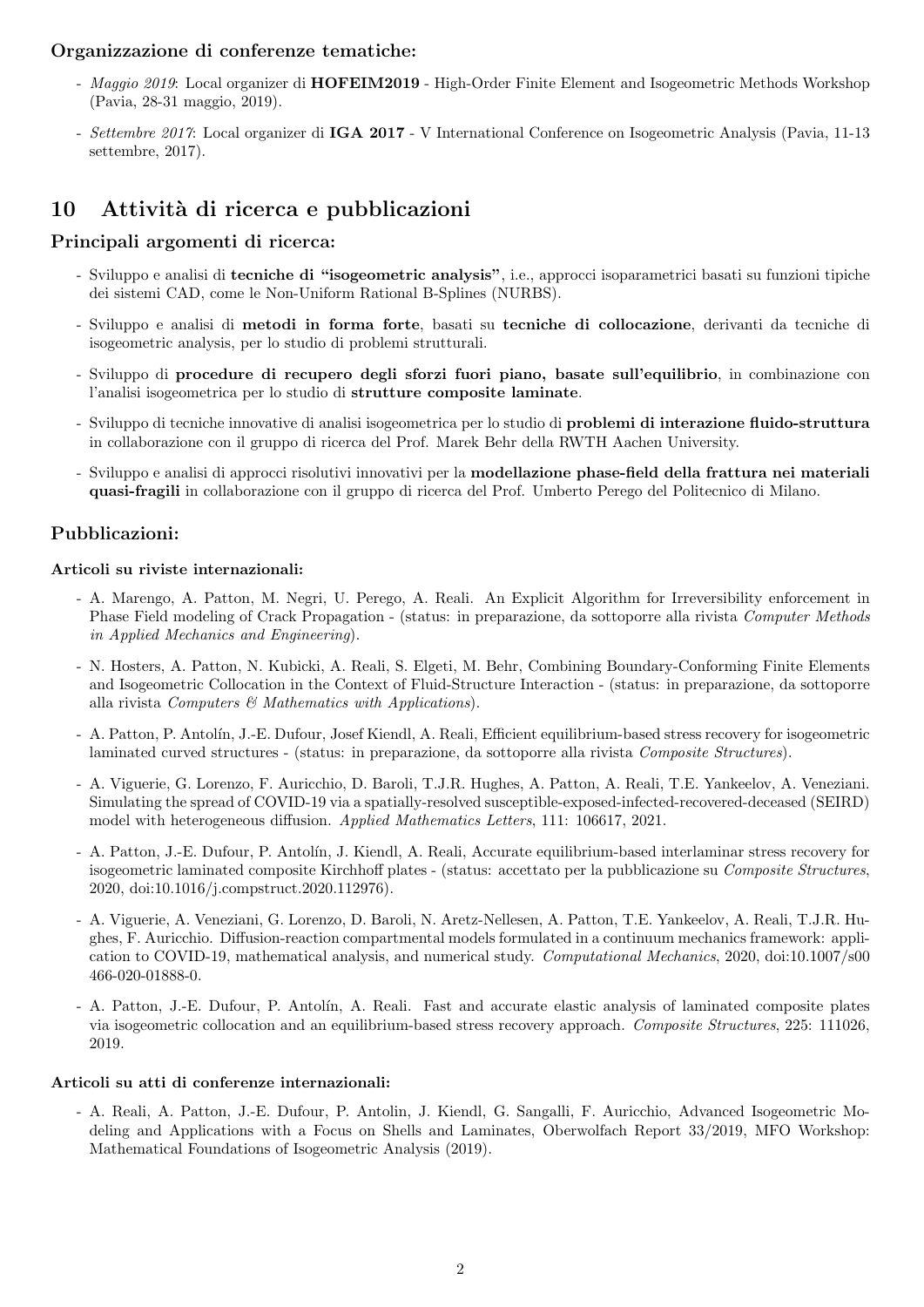### Progetti di ricerca:

- Settembre 2019 (stima) Agosto 2022 (stima): membro di unità del progetto XFAST-SIMS: Extra fast and accurate simulation of complex structural systems (n. 20173C478N), finanziato dal Ministero dell'Istruzione, dell'Università e della Ricerca nell'ambito del programma Progetti di ricerca di Rilevante Interesse Nazionale (PRIN). Finanziamento totale ottenuto dal progetto: 877 560 Euro.
- Gennaio 2020 (stima) Luglio 2022 (stima): **membro di unità** del progetto Approvvigionamento energetico e gestione della risorsa idrica nell'ottica dell'Economia Circolare - CE4WE (Circular Economy for Water and Energy), presentato a Regione Lombardia.

### 11 Seminari e comunicazioni

### Seminari:

- A. Reali, A. Patton, J.-E. Dufour, P. Antolín, J. Kiendl, Advanced Isogeometric Modeling and Applications with a Focus on Shells and Laminates, MFO Workshop: Mathematical Foundations of Isogeometric Analysis (Oberwolfach, 14-20 luglio, 2019).

### Keynote lectures:

- A. Reali, J.-E. Dufour, P. Antolín, A. Patton, G. Sangalli, J. Kiendl, F. Auricchio, A stress-recovery approach for costeffective isogeometric analysis of composite structures, CCM6-ECFD7 - 6th European Conference on Computational Mechanics and 7th European Conference on Computational Fluid Dynamics (Glasgow, 11-15 giugno, 2018).
- A. Reali, J.-E. Dufour, P. Antolín, A. Patton, G. Sangalli, F. Auricchio, A Stress Recovery Procedure for Cost-Effective Isogeometric Analysis of Composite Plates, 14th U.S. National Congress on Computational Mechanics (USNCCM14) (Montreal, 17-20 luglio 2017).

#### Comunicazioni a conferenze internazionali:

- A. Patton, J.-E. Dufour, P. Antolín, J. Kiendl, A. Reali, A stress recovery approach for accurate elastic analysis of laminated composites via isogeometric collocation, IGA 2019 - VII International Conference on Isogeometric Analysis (Monaco di Baviera, 18-20 settembre, 2019).
- A. Patton, J.-E. Dufour, P. Antolín, J. Kiendl, A. Reali, A stress recovery approach for accurate elastic analysis of laminated composites via isogeometric collocation, YIC 2019 - 5th ECCOMAS Young Investigators Conference (Cracovia, 1-6 settembre, 2019).
- A. Reali, J.-E. Dufour, P. Antolín, A. Patton, G. Sangalli, J. Kiendl, F. Auricchio, Cost-Effective Isogeometric Analysis of Composite Structures by an Equilibrium Based Stress-Recovery Approach, Isogeometric Analysis 2018: Integrating Design and Analysis (Austin - TX, 10-12 ottobre, 2018).
- A. Reali, J.-E. Dufour, P. Antolín, A. Patton, G. Sangalli, J. Kiendl, F. Auricchio, A cost-effective isogeometric approach for composite structures based on a stress recovery procedure, ESMC 2018 - 10th European Solids Mechanics Conference (Bologna, 2-6 luglio, 2018).
- N. Hosters, A. Patton, A. Reali, S. Elgeti, M. Behr, Combining NURBS-Enhanced Finite Elements and Isogeometric Methods in the Context of Fluid-Structure Interaction, ECCM6-ECFD7 - 6th European Conference on Computational Mechanics and 7th European Conference on Computational Fluid Dynamics (Glasgow, 11-15 giugno, 2018).
- P. Antolín, J.-E. Dufour, A. Patton, A. Reali, G. Sangalli, A. Buffa, F. Auricchio, A cost-effective isogeometric approach for composite shell structures based on a stress recovery procedure, IGA 2017 - V International Conference on Isogeometric Analysis (Pavia, 11-13 settembre, 2017).
- A. Reali, J.-E. Dufour, P. Antolín, A. Patton, G. Sangalli, F. Auricchio, A cost-effective isogeometric approach for composite plates based on a stress recovery procedure, COMPLAS XIV - XIV International Conference on Computational Plasticity. Fundamentals and Applications (Barcellona, 5-7 settembre, 2017).

### Sessioni di Poster:

- A. Patton, J.-E. Dufour, P. Antolín, J. Kiendl, A. Reali, A stress recovery approach for accurate elastic analysis of laminated composites via isogeometric analysis, HOFEIM 2019 - High-Order Finite Element and Isogeometric Methods Workshop (Pavia, 28-31 Maggio, 2019).
- N. Hosters, A. Patton, A. Reali, S. Elgeti, M. Behr, Combining NURBS-Enhanced Finite Elements and Isogeometric Collocation in the Context of Fluid-Structure Interaction, HOFEIM 2019 - High-Order Finite Element and Isogeometric Methods Workshop (Pavia, 28-31 Maggio, 2019).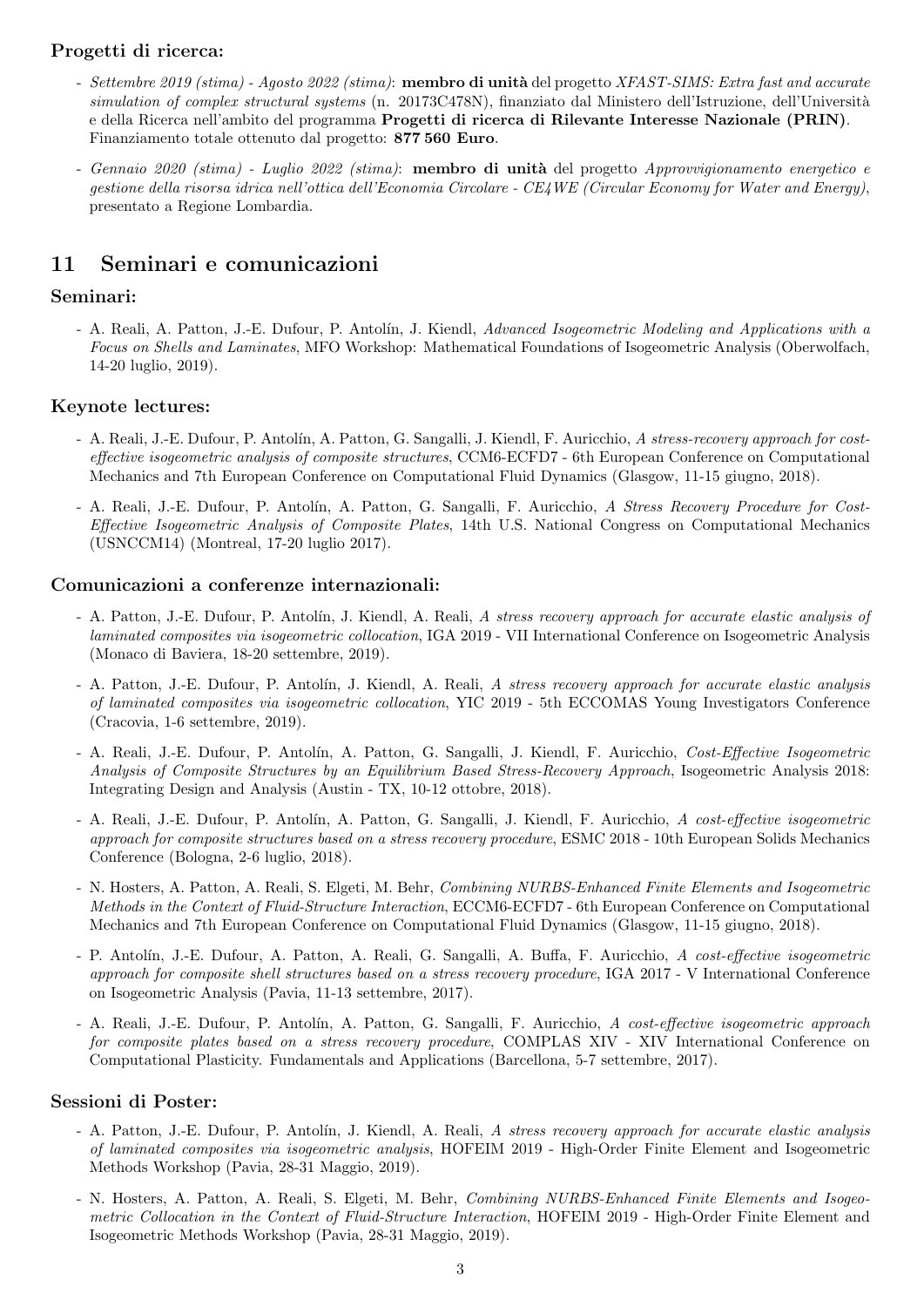# 12 Altre attività

### Attività di correlatrice di tesi di laurea:

 $- A.A. 2019 - 2020.$ Soluzione agli elementi finiti di problemi elasto-dinamici piani. Tesi di Laurea Magistrale in Ingegneria Civile, indirizzo Strutturistico, Universit`a degli Studi di Pavia. Laureando: S. Minelli Relatore: Prof. A. Reali. Correlatrice: Dott.ssa A. Patton.

- A.A. 2017-2018. Simulazione dinamica di problemi elastici piani attraverso il metodo degli elementi finiti. Tesi di Laurea Magistrale in Ingegneria Civile, indirizzo Strutturistico, Università degli Studi di Pavia. Laureando: M. Moukalled Relatore: Prof. A. Reali. Correlatrice: Dott.ssa A. Patton.

 $- A.A. 2017 - 2018$ Simulazione accurata di strutture multistrato e analisi isogeometrica di appoggi in gomma armata. Tesi di Laurea Magistrale in Ingegneria Civile, indirizzo Strutturistico, Universit`a degli Studi di Pavia. Laureanda: S. Faiardi Relatori: Prof. A. Reali e Prof. A. Penna Correlatori: Dott. Ric. J.-E. Dufour e Dott.ssa A. Patton.

### Attività di supporto alla didattica/Tutorato:

- Da Marzo 2020: Cultore della Materia presso la Facoltà di Ingegneria dell'Università degli Studi di Pavia per l'insegnamento di Scienza delle Costruzioni.

- A.A. 2018/2019:

Esercitatrice per il corso di dottorato di Isogeometric Analysis: A practical introduction with applications tenuto dal Prof. A. Reali e dal Dott. Ric. G. Lorenzo presso l'Università degli Studi di Pavia [in lingua inglese].

- A.A. 2017/2018:

Tutor per le esercitazioni Matlab del corso di laurea magistrale di Nonlinear computational mechanics tenuto dai Proff. F. Auricchio ed A. Reali presso l'Universit`a degli Studi di Pavia.

- Ottobre 2017 – Settembre 2020:

Tutor per la parte di Dinamica del corso di laurea magistrale di Dinamica delle strutture ed elementi di meccanica computazionale tenuto dai Proff. F. Auricchio, S. Morganti ed A. Reali presso l'Università degli Studi di Pavia. Il presente incarico è compreso nel progetto di tutorato di Scienza delle Costruzioni di cui è responsabile il Prof. F. Auricchio.

- Ottobre 2012 – Settembre 2017:

Tutor per il corso di laurea triennale di Fisica Matematica tenuto dal Prof. R. Rosso presso l'Università degli Studi di Pavia.